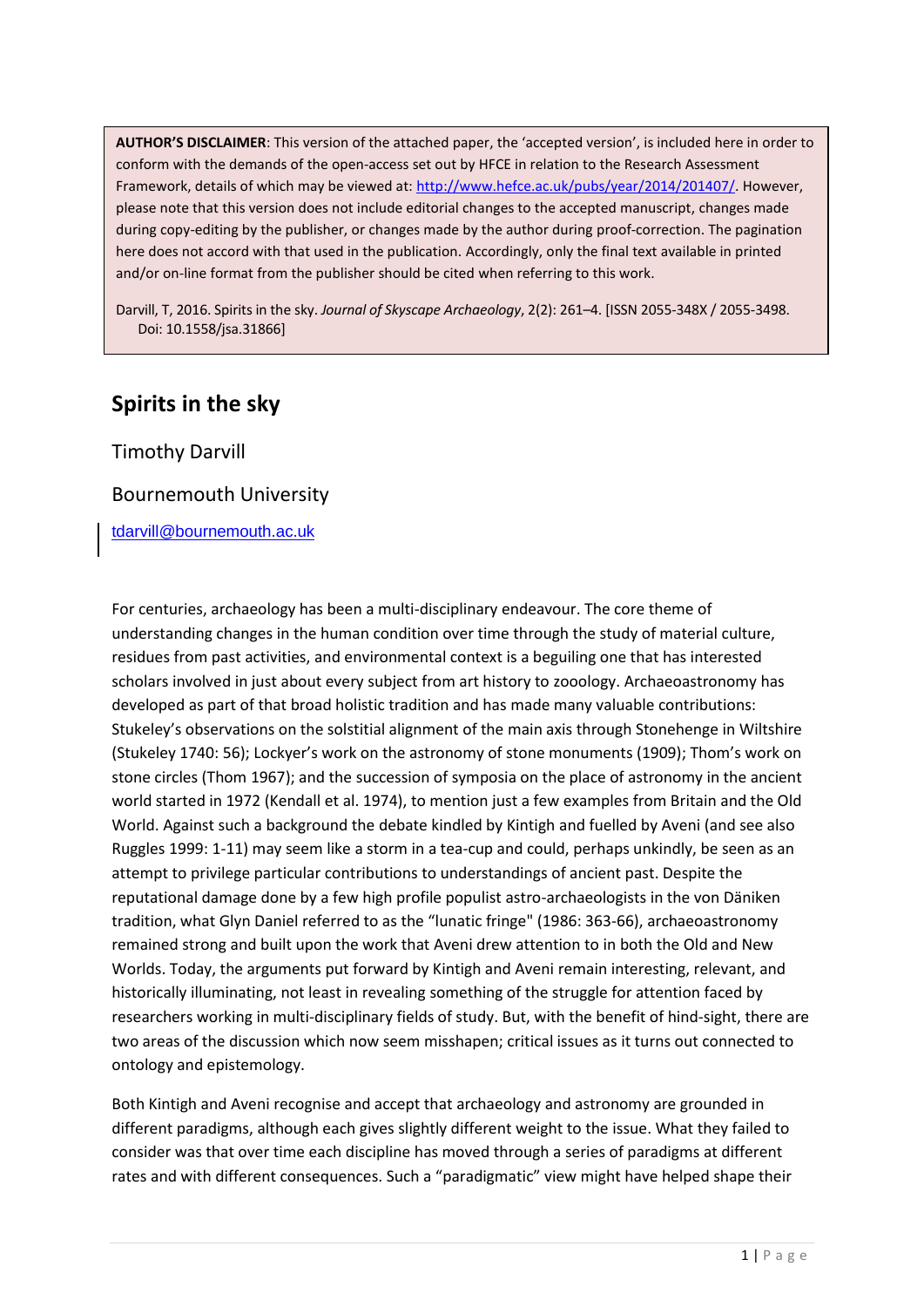contributions and perhaps provided a few tools with which to explore the prevailing and historical contexts. More recently, a dialectical view of paradigm change has been proposed (Sherratt 1996) and for archaeology at least provides a better heuristic model of changing ontologies. Grossly simplified, Sherratt's cultural dialectic proposes two parallel strands of thinking, one grounded in positivist traditions developed during the European Enlightenment, the other grounded in relativist or romanticist traditions developed during the Reformation in Europe. Each strand is continuous down to the present, but, over time, the dominant tradition moves zig-zag fashion between the two strands. Thus, at any one time, work is being undertaken within the dominant and, less visibly, the non-dominant tradition. The intellectual and conceptual tensions between the two traditions – the dialectic – provide the motor for change. In the early 1990s, when Kintigh and Aveni were writing, a seismic shift was taking place in archaeology as the previously dominant processualist paradigm, sometimes known as the New Archaeology, was being eclipsed by a revival in relativist thinking that Ian Hodder dubbed "Post-Processual Archaeology" (Hodder 1984: 30). Both New Archaeology and Post-Processual Archaeology have interests in archaeoastronomy, but the nature of those interests are very different. New Archaeology used hypothetico-deductive logic for theory testing and focused on such issues as communities, trade and exchange, social organisation, and the form and layout of monuments and settlements. Post-processual Archaeology is more interested in the experience of individuals in relation to such dimensions as agency, materiality, temporality, and power. At least some of Kintigh's concerns might be attributed to the fact that areas to which archaeoastronomy had traditionally contributed were being minimised as the spotlight shifted towards new fields of inquiry. Under such circumstances Aveni's call for a "slow convergence" should perhaps instead have been a shout-out for "rapid re-orientation"; archaeology is not an unchanging monolithic discipline, and whether work is accepted, rejected, or simply ignored, depends in large measure on the ontological stance of those producing it or using it.

Likewise, both Kintigh and Aveni touch upon the issue of epistemology without perhaps realising its significance. For disciplines to work together effectively there has to be a shared epistemology: common methods of constructing arguments and of creating and validating knowledge. Archaeology, and this includes much of the simplistic alignment-hunting seen in archaeoastronomy, has been criticised for relying on rather weak, mainly inductive, "post-hoc arguments" (Smith 2015). This is something that needs to be addressed. In the meantime, many archaeological arguments are underpinned by "pattern recognition": the identification and explanation of a regular repeated arrangement or order among recognisable components in time and space. The observation of single phenomena is interesting but, unless situationally unique, they are not a pattern and even when contextualised rarely stack up to anything more than interesting observations. Comparing an observation with a probability curve suggesting that such a thing is very unlikely to happen by chance is meaningless: people win the lottery every day against improbable odds. Stuff happens. But equally important for evaluating the strength of arguments is the weight of negative evidence: patterns subsist as gaps as well as nodes.

As an example of pattern recognition, consider the case of the developed passage graves dated to the late fourth and third millennia BC along the Atlantic coastlands of northwest Europe. Spectacularly, the chamber and passage at New Grange in Ireland opens towards the rising midwinter sun and there is evidence in the structure of the monument to suggest that this orientation was both deliberate and meaningful (O'Kelly 1982). Bryn Celli Ddu on Anglesey has its chamber opening to the midsummer sunrise (Burrow 2010: 253). Maes Howe in Orkney opens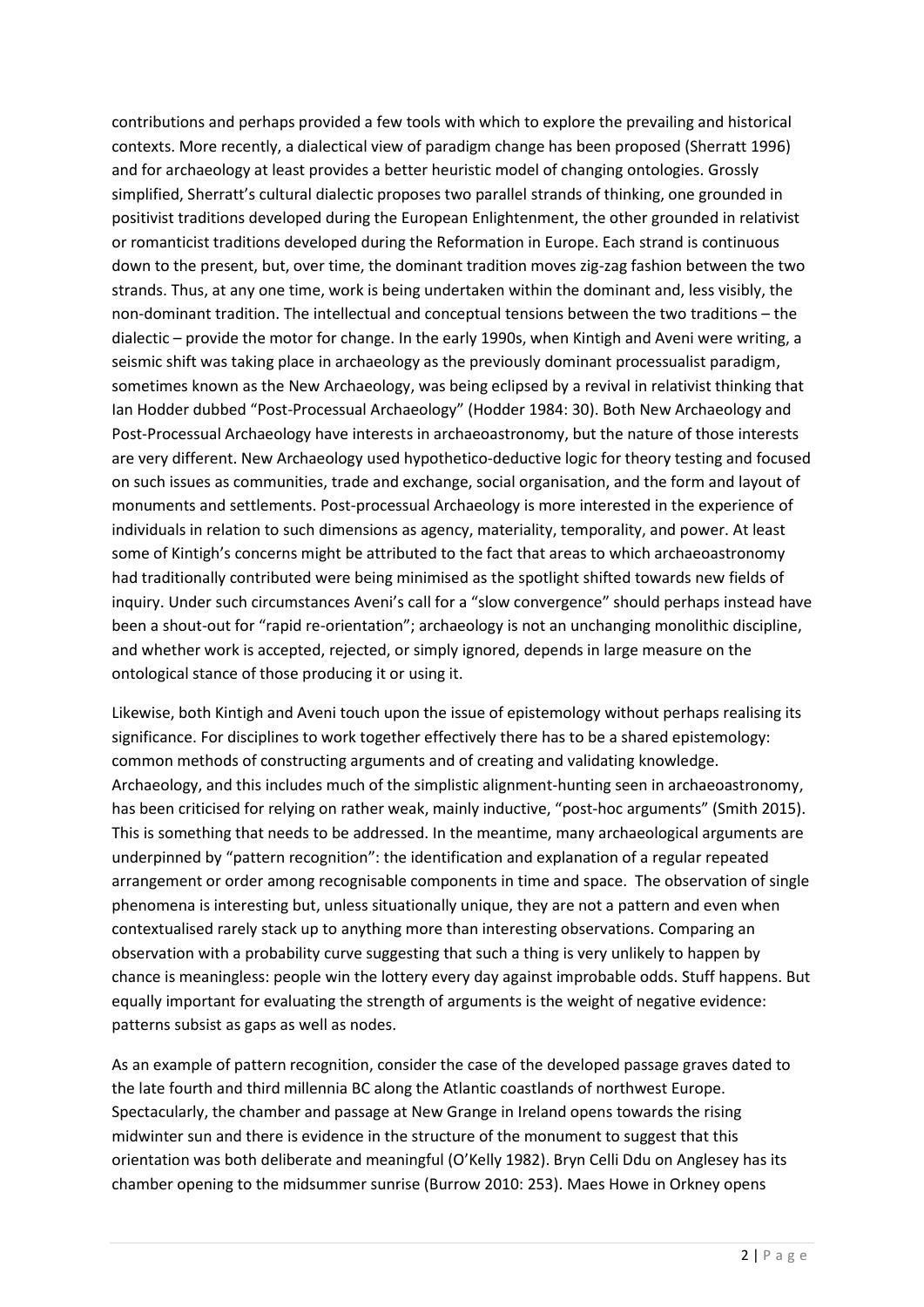towards the setting mid-winter sun (MacKie 1997), as too at least seven of the Clava cairns in northeastern Scotland (Bradley 2000: 181). A few others could probably be added, and by selecting examples in this way a heavy emphasis on activities at the solstices might seem a reasonable starting point from which to develop an accommodating understanding. But while these sites are wellknown, and attract a great deal of attention, they are exceptional. There are more than 300 recorded passage graves in Ireland alone, very few of which share the same orientation as Newgrange. Even its two neighbours, Knowth and Dowth, have chambers opening in quite different directions (Herity 1974: 1). Over 70 Clava cairns are known (Bradley 2000: 175) and the same applies here with only about 10 per cent orientated towards the midwinter sunset. Whatever interpretation is made on the basis of archaeoastronomical observations it has to work for all sites, not just a few selected examples. In this case an alternative answer to one focused on the solstices is that each tomb takes its orientation towards sunrise or sunset on a particular day that was somehow special to those communities that built and used it. Some of those days happen to coincide with days that seem significant to us (e.g. solstices) and therefore celebrate these without seeing the bigger picture. As an analogy, everyone has a birthday each year and to them and their family that day is usually special in some way; a certain percentage of the population happen to have their birthday at the solstice but it is no more or less special because of that unless they choose to make it so. The problem is therefore not how we explain the meaning of the sunrise at Newgrange, but how we explain the relationship between passage-grave orientation, the movements of the sun and its meaning to society in general, and the social traditions of those communities to whom it mattered.

So where does all this take us? Certainly, archaeoastronomy retains an important place within archaeological research. But the world has moved on since Kintigh and Aveni opened up the debate about what it can contribute. Engaging the widest possible range of interests in the archaeological project in its widest sense is not just about having good questions, constructing sharp researchagendas and building multi-disciplinary teams. Knowledge production is a pluralistic endeavour and there needs to be galvanising perspectives that structure the way research is carried out around themes of widespread and common interest. Looking back over the recent history of archaeology several can be recognised. Settlement studies is one, focused as it was on understanding the origins, distribution, structure, use, and character of the places where people lived. Trade and exchange was another that brought together expertise from many quarters including anthropology and material science. Most recently, landscape archaeology has provided a common theme around which researchers in both the positivist and relativist traditions have made, and continue to make, valuable contributions (Darvill 2001). Detailed ground surveys and the physical investigation of vast areas has been possible, as for example on Dartmoor (Fleming 1988), while studies of the way landscapes were structured and experienced using principles taken from phenomenology have also make their mark (Tilley 1994). For archaeoastronomy the concept of "skyscape", inherent to the interests and purpose of this *journal* and a number of other recent publications, can provide a similar overarching structure. As a complement to landscape, skyscape represents a domain that was perceived and made meaningful by early communities. It can be mapped just like the landscape, and, by joining visible nodes, imaginary structures and images can be formed. And just as landscape changes with the seasons, so too does the sky. Understanding it is not simply about description and how accurately it can be measured; it is mainly about interpretation and how cogently it can be elucidated. Within the paradigms of Post-processual Archaeology, celestial bodies have agency in the sense that they structure and influence the lives and behaviour of actors in the landscape. They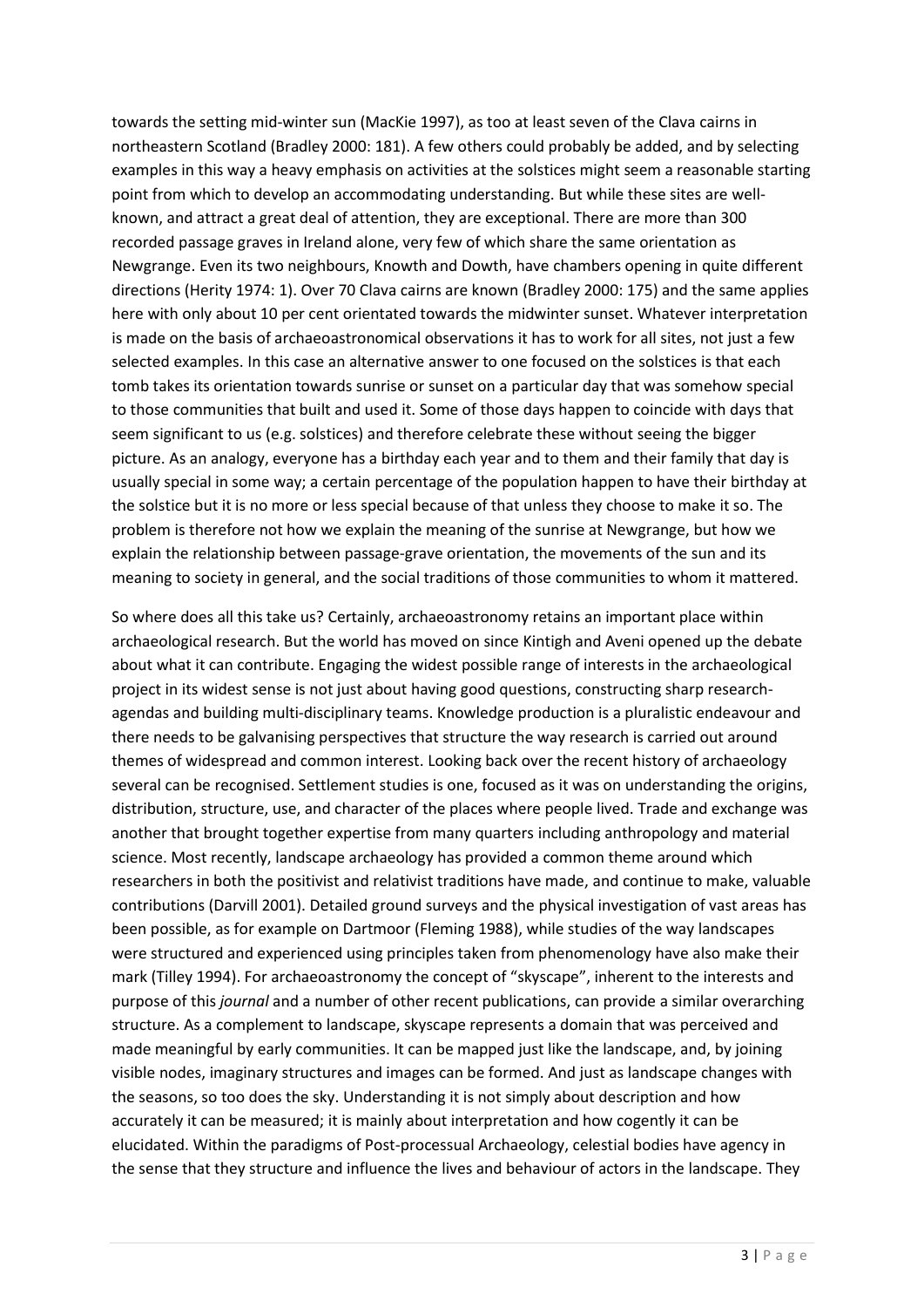may be assigned human attributes and may be called upon by mortals as spirits in the sky. The closer engagement between archaeology and archaeoastronomy that Kintigh and Aveni sought to encourage requires more than the mutual recognition of interest, more than unilateral calls for help, and more than proffered observation devoid of interpretative meaning; it needs integration through shared ontological perspectives, compatible epistemologies, and the investigation of common themes.

## **References**

- Bradley, R., 2000. *The good stones. A new investigation of the Clava Cairns*. Edinburgh: Society of Antiquaries of Scotland (Monograph 17).
- Burrow, S., 2010. "Bryn Celli Ddu passage grave tomb, Anglesey: Alignment, construction, date and ritual", *Proceedings of the Prehistoric Society* 76: 249-270.
- Daniel, G.E., 1986. *Some small harvest: The memoirs of Glyn Daniel*. London: Thames and Hudson.
- Darvill, T., 2001. "Traditions of landscape archaeology in Britain: issues of time and scale", in T Darvill and M Gojda (eds), *One land, many landscapes*. Oxford: Archaeopress (BAR International Series 987).
- Fleming, A., 1988. *The Dartmoor Reaves. Investigating prehistoric land divisions*. London: Batsford.
- Herity, M., 1974, *Irish passage graves. Neolithic tomb-builders in Ireland and Britain 2500 BC*. Dublin: Irish University Press.
- Hodson, F.R. (ed.), *The place of astronomy in the ancient world*. Oxford: Oxford University Press.
- Hodder, I., 1984. "Archaeology in 1984", *Antiquity* 58: 25-32.
- Lockyer, N., 1909. *Stonehenge and other British Stone monuments astronomically considered*. London: Macmillan.
- MacKie, E., 1997. "Maeshowe and the winter solstice: ceremonial aspects of the Orkney Grooved Ware culture", *Antiquity* 71: 338-59.
- O'Kelly, M.J., 1982. *Newgrange: archaeology, art and legend.* London: Thames and Hudson.
- Ruggles, C., 1999. *Astronomy and prehistoric Britain and Ireland*. New Haven and London: Yale University Press.
- Sherratt, A., 1996. "Settlement patterns or landscape studies? Reconciling reason and romance". *Archaeological Dialogues* 3(2): 140-59.
- Smith, M.E., 2015. "How can archaeologists make better arguments?" *The SAA Archaeological Record* 15 (4): 18-23.
- Stukeley, W., 1740. *Stonehenge. A temple restor'd to the British Druids*. London: Innys and Manby.